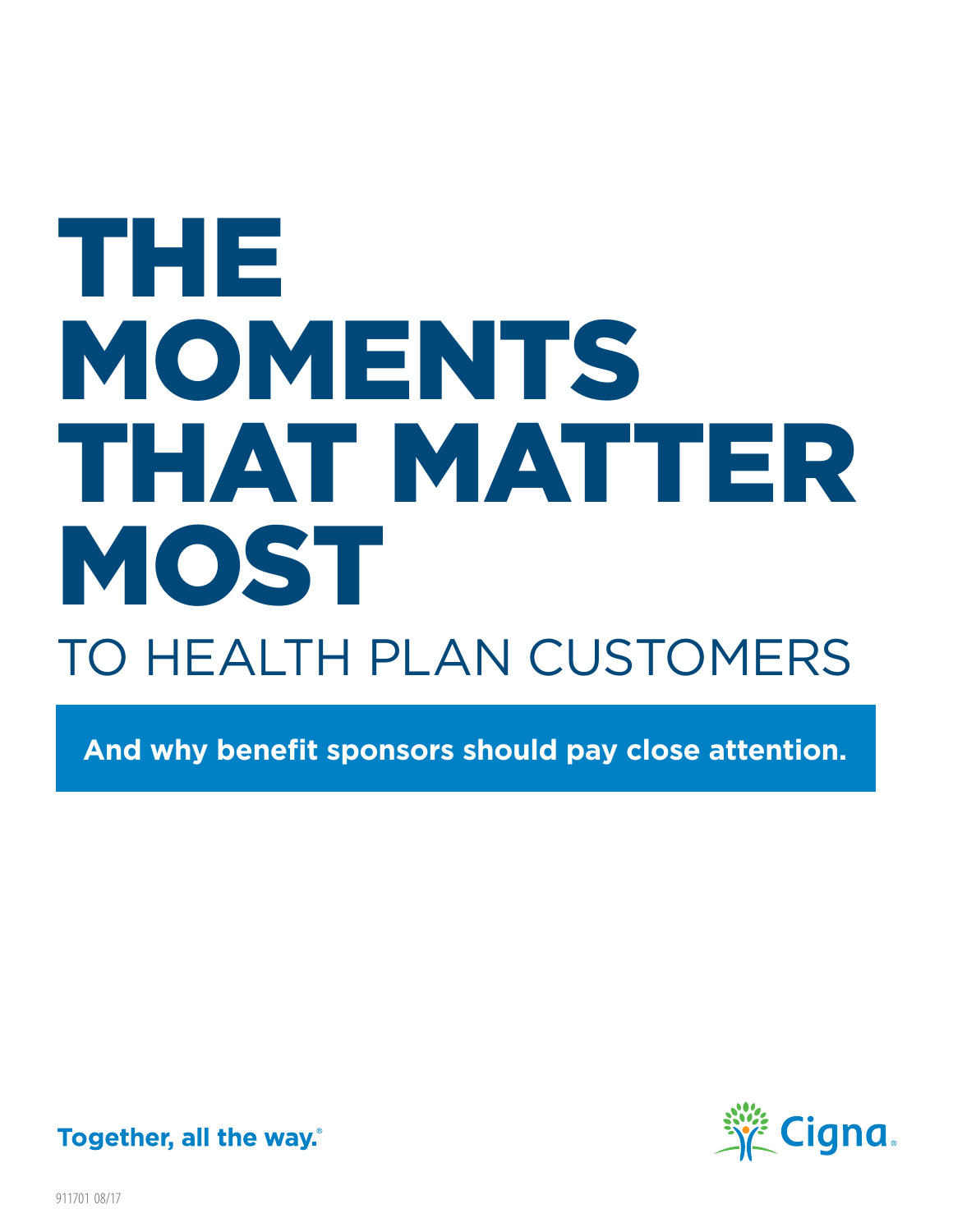Whether you are considering a change in health plan providers, a change in benefit design, or staying the course, understanding the engagement moments that matter most to employees on their health care journey can help you and your benefits provider ensure you're getting the most value from your plan.

In this report, we've summarized our own consumer insight research findings and industry expert perspectives to uncover engagement strategies that can help your organization position itself for success.

#### THE MOMENTS THAT MATTER MOST:

| <b>CHOOSING A PLAN</b>    |    |
|---------------------------|----|
| <b>STARTING OFF</b>       | 3  |
| <b>GETTING MEDICINE</b>   | 5  |
| <b>FINDING CARE</b>       | 7  |
| <b>AVOIDING</b> SURPRISES | 8  |
| <b>EARNING INCENTIVES</b> | 10 |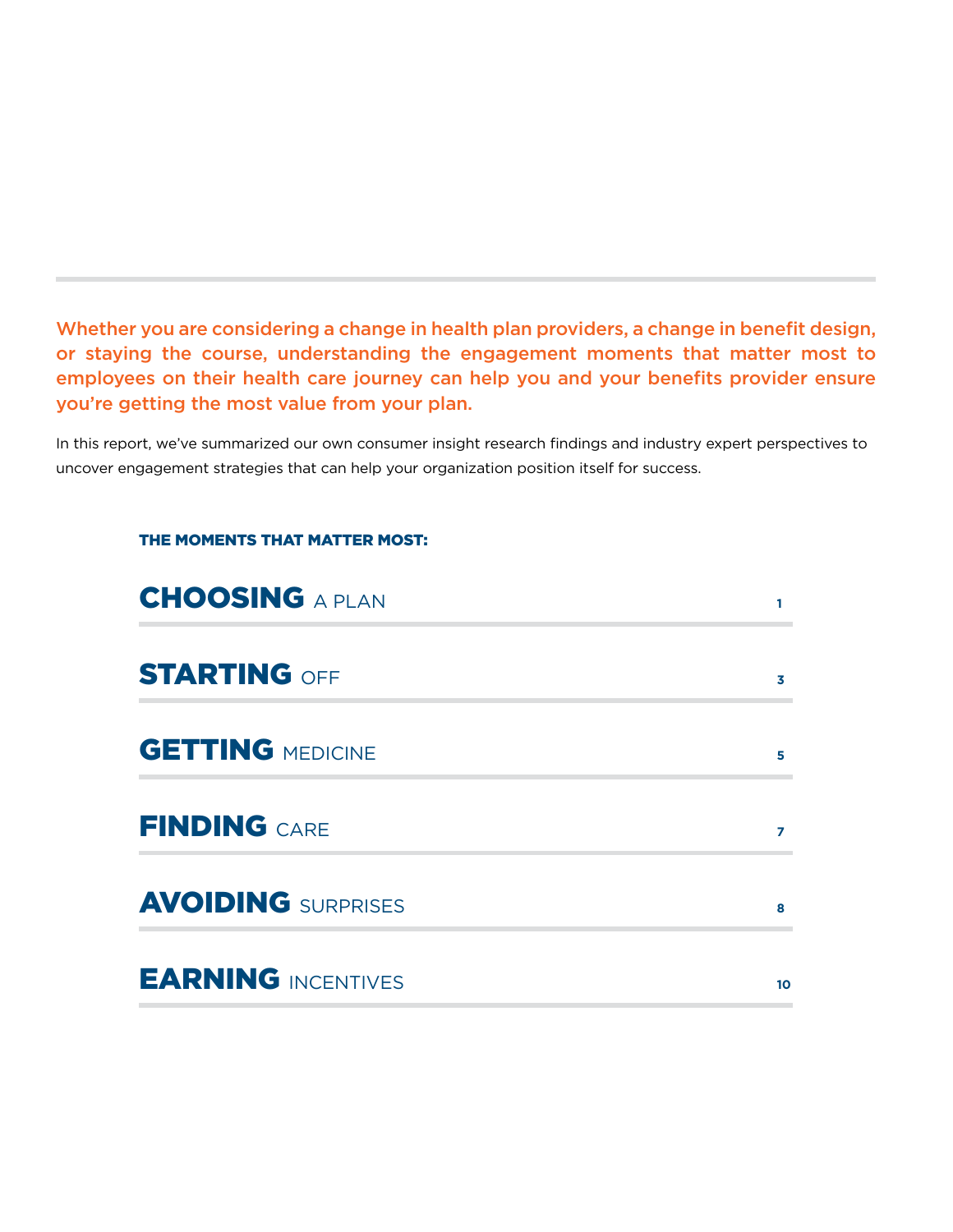# **CHOOSING** a Plan

Our Moments that Matter research shows that Choosing a Plan during annual enrollment is one of the top reasons consumers engage with their health plan provider. It's also one of the moments where consumers experience the most stress and frustration. And if you're shifting to a new health plan provider or introducing new plan designs, the angst can be even greater.

For many consumers, the purchase of a health care plan is one of their largest purchases of the year. Whether they come into the plan feeling anxious and worried (*"Did I buy the right plan? Will it meet my needs? What will it really cost me?"*) or feeling confident (*"I know what I have and what costs to expect."*) can have a big impact on their perception of the plan – and their satisfaction.

According to an article by McKinsey & Company (*Great customer experience: A win-win for consumers and health insurers, April 2016*), consumers are taking a more active role in health care and have come to expect great service from their health insurance company – including when choosing which health plan to select. Providing the right support during this critical moment that matters can boost their confidence and help improve satisfaction with their benefits.

At a very basic level, consumers want protection for themselves and their families to help them get needed care and prevent financial hardship in the process. And because many are being asked to take on a growing portion of their health care expenses, consumers approach the Choose a Plan moment much like they do a major retail purchase or banking transaction.

They want options and choices. And they have come to expect uber-convenient, simple experiences and personalized support – available live and online – to help them make the right decision for them and their families.

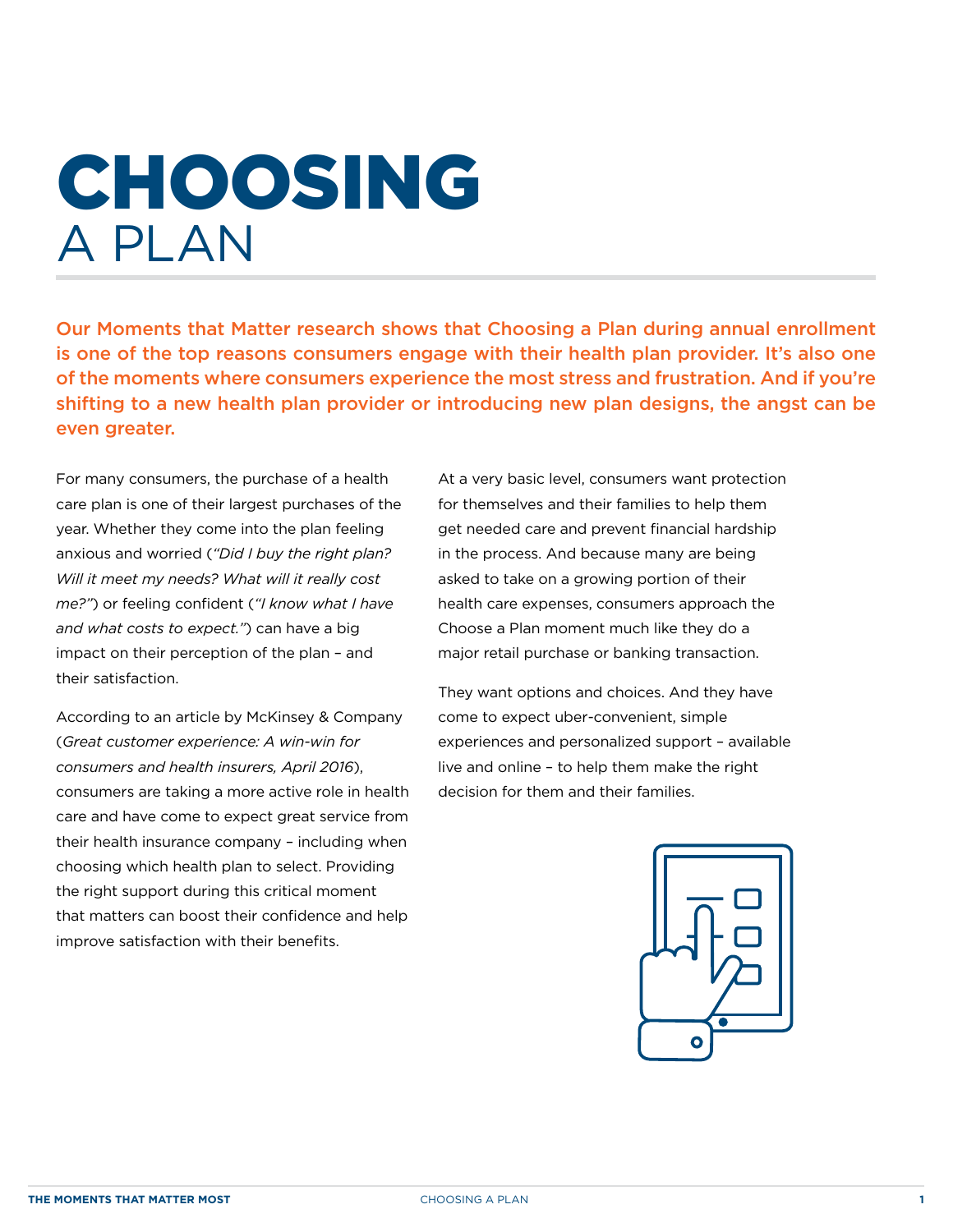Consumers approach the Choose a Plan moment much like they do a major retail purchase or banking transaction.

> They want options and choices. And they have come to expect uber-convenient, simple experiences

In an effort to help, health plans may inundate consumers with mounds of information and data riddled with difficult terms. This can raise the level of frustration and anxiety for your employees.

Our *Moments That Matter* research shows that during the Choose a Plan moment, customers want:

|                                                                                                                | <b>Service Service</b>                                                                                                          |
|----------------------------------------------------------------------------------------------------------------|---------------------------------------------------------------------------------------------------------------------------------|
| and the state of the state of the state of the state of the state of the state of the state of the state of th | $\mathcal{L}^{\text{max}}_{\text{max}}$ and $\mathcal{L}^{\text{max}}_{\text{max}}$ and $\mathcal{L}^{\text{max}}_{\text{max}}$ |

Concise, accurate information about their options



Quick and easy answers to any questions



Good value for their money

#### Key Takeaway

Plan sponsors should look for health plan providers that provide human and digital pre-enrollment support to help employees understand and evaluate their options based on what matters most to them, their budget, geographic location and the available plans they are being offered. By creating simple and relevant support during pre-enrollment, your benefit provider can help reduce employee stress and frustration during this initial and important moment that matters.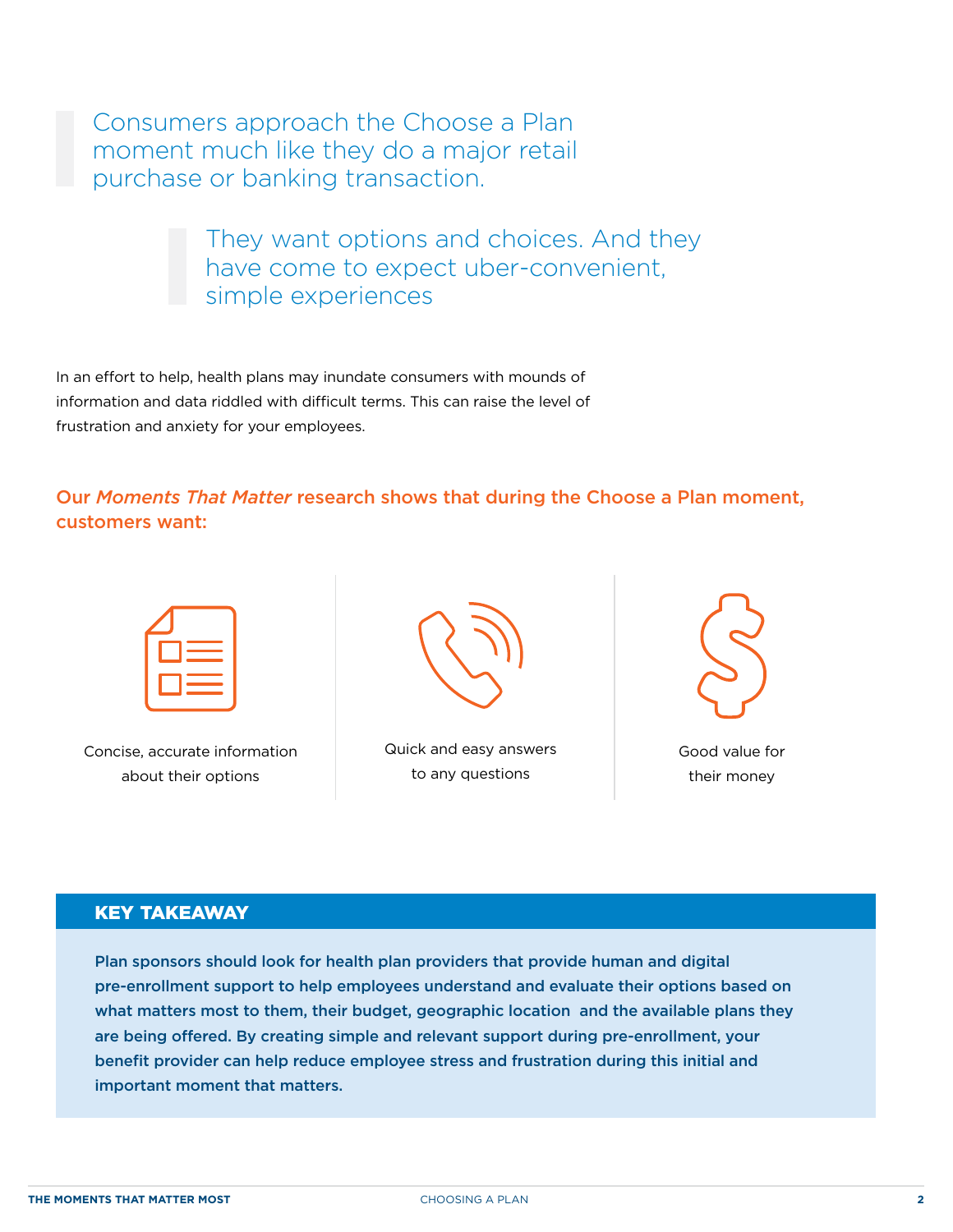# STARTING **OFF**

First impressions are lasting impressions. And health insurance is no exception. Yet some health plan providers may not bother to welcome customers to their plan. Or provide information on how the plan works or how to get the best value from it.

Instead, the first time a customer hears from their health plan may be a plastic ID card in the mail. Or a package of communications full of jargon and terms they don't understand. Or worse, a rejected claim.

When customers don't feel welcomed by their health plan, it's a missed opportunity to build trust and engagement. And when customers don't understand their plan and how it works, it creates confusion and frustration that can lead to higher costs – for them and for plan sponsors. Like when they think a doctor is in-network, but they aren't. Or they think they're taking the right steps to control their chronic condition, but they're not.

When customers don't understand their plan and how it works, it creates confusion and frustration that can lead to higher costs.

Our *Moments That Matter* and *Future Service Design* research shows that many consumers don't understand the basics of their health insurance plan.

- **›** What terms like "copay" and "deductible" mean
- **›** What services and support their plans offer
- **›** How to access and use the services and support

As one survey respondent put it, "I have no idea what kind of plan I have. I don't pay attention … it's too complicated."\*

\* Cigna, Moments that Matter Research, 2015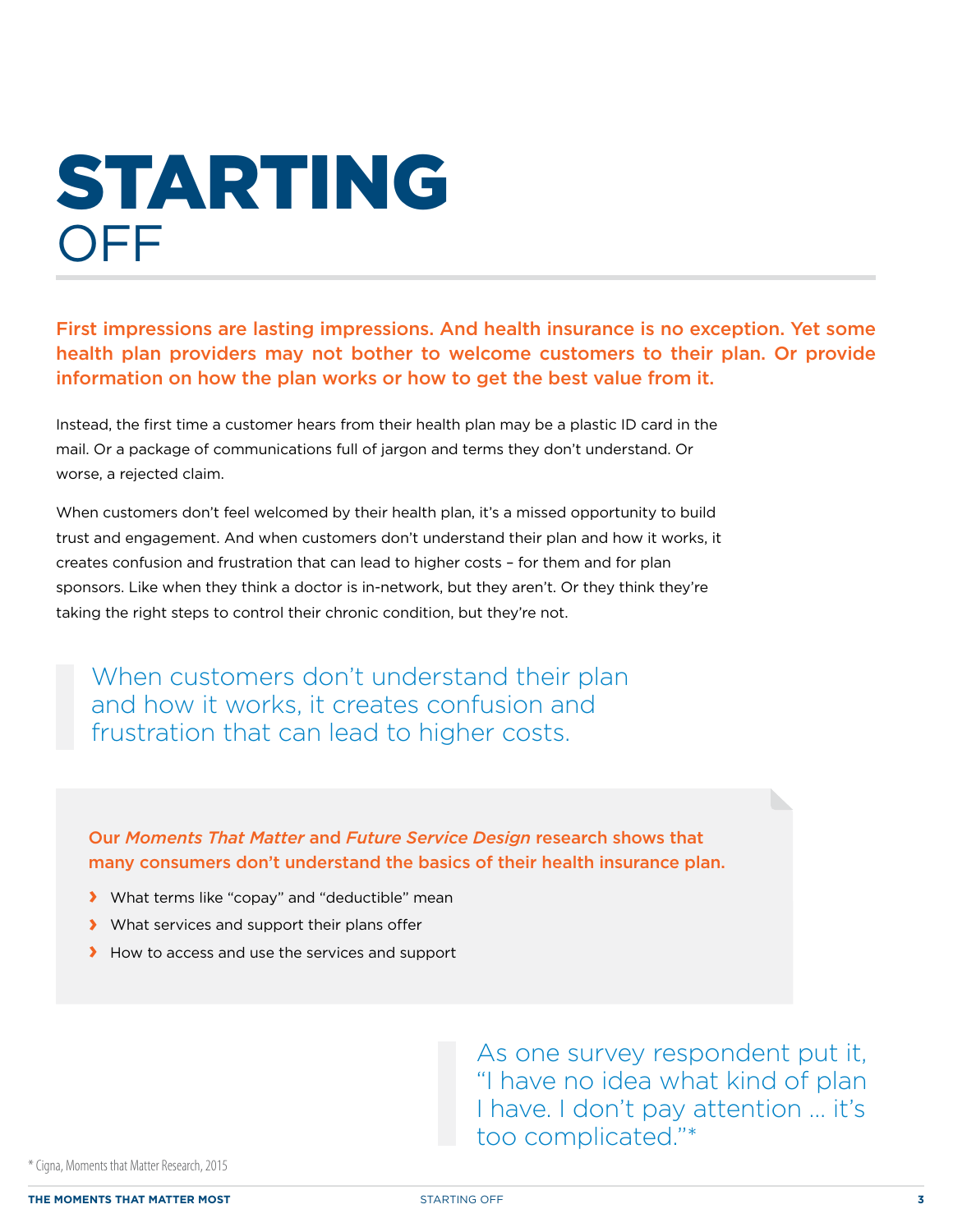When customers don't feel welcomed and don't understand how their plan works, it's hard for them to get the most value out of it. Which is why Starting Off is on the list of top moments that matter most to health plan customers.

### **According to our** *Moments That Matter* **research, at the start of a new health plan year, customers want to:**

- **›** Feel welcomed when they enroll in their plan
- **›** Understand how their plan works
- **›** Receive guidance on how to get the best value from the plan

Health insurers should pay attention to improving the Starting Off experience. A pilot conducted by Cigna confirmed the significance of capitalizing on this moment after enrollment.

**Customers in the pilot who received welcome kits and informative messages with their ID cards at the beginning of their plan year showed significant improvement in engagement.\***

When customers don't feel welcomed and don't understand how their plans work, it's hard for them to get the most value out of it.





\* Cigna Onboarding & Welcome Kit pilot results, March 2015.

#### Key Takeaway

When shopping for a health plan provider, look for one that proactively engages and educates employees at the beginning of the plan year. When employees understand how their plan works and the services and support their health plan provider offers, they'll be less frustrated and better able to take control of their health and health spending.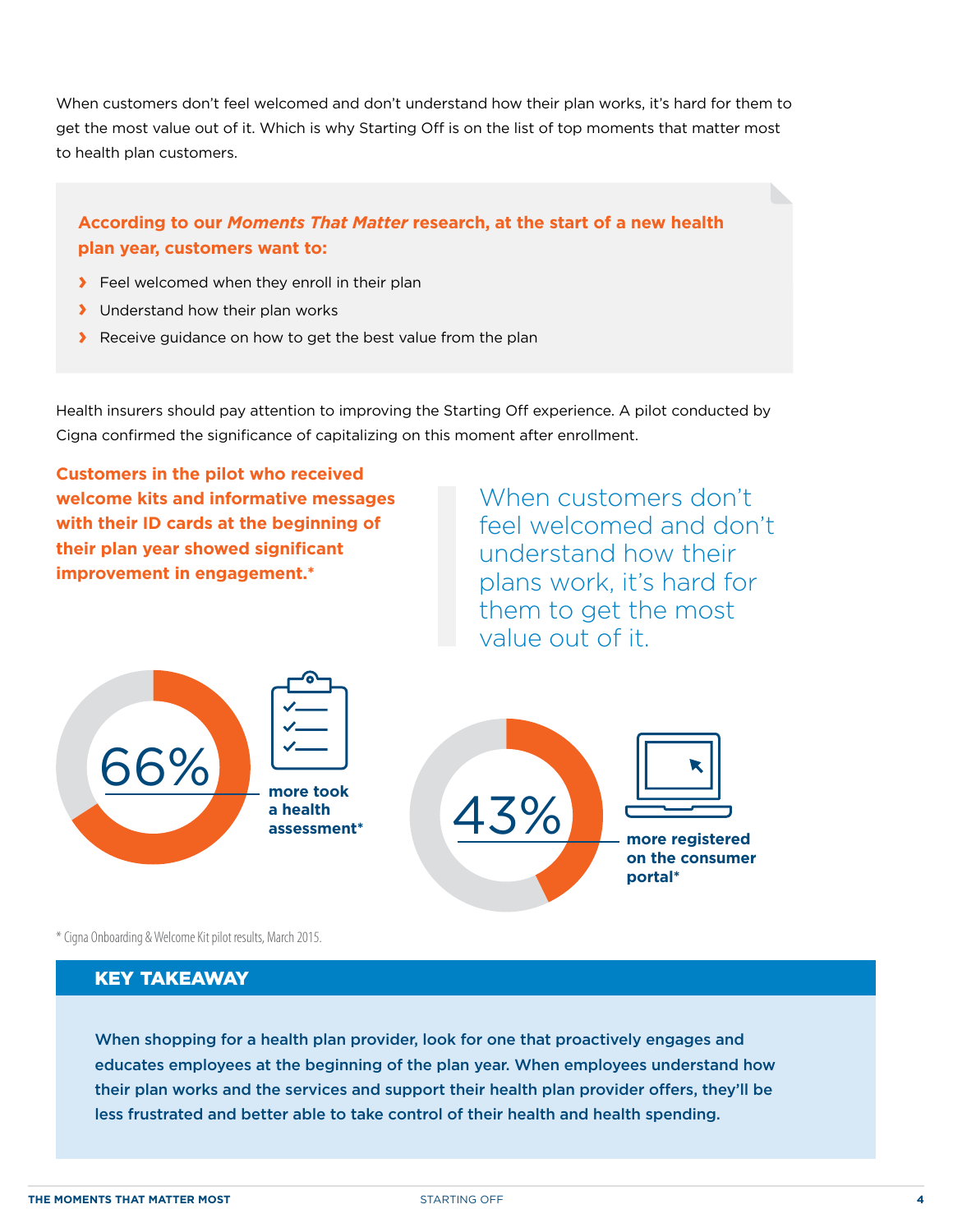# GETTING MEDICINE

Many of us currently take some sort of medicine. And, most likely, each of your employees will need to get medicine for themselves or someone they love. So it shouldn't be any surprise that by 2020, it's estimated that pharmacy costs will account for 31% of overall health care costs, making it the number one cost driver of health care expenses for employers.\*

But what might be surprising to learn is that Getting Medicine is also the number one reason people engage with their health plan provider.

> Getting medicine is the  $\#1$  reason people engage with their health plan provider.\*

According to our research,\* 68% of consumers experience this moment in their health care journey, and 38% of them engage with their health plan provider.

As a top cost driver and top reason for engagement, Getting Medicine is clearly a moment that matters, and one your health plan provider should be focused on.

#### Among consumers we surveyed for our *Moments That Matter* research study:



That means there is a likelihood that some consumers could face frustration or an unexpected delay or expense if they don't understand how their pharmacy benefits work.

\* A Closer Look at the Specialty Pharmacy Market, Cigna, April 2017

\*\* Cigna, Moments that Matter Research, 2015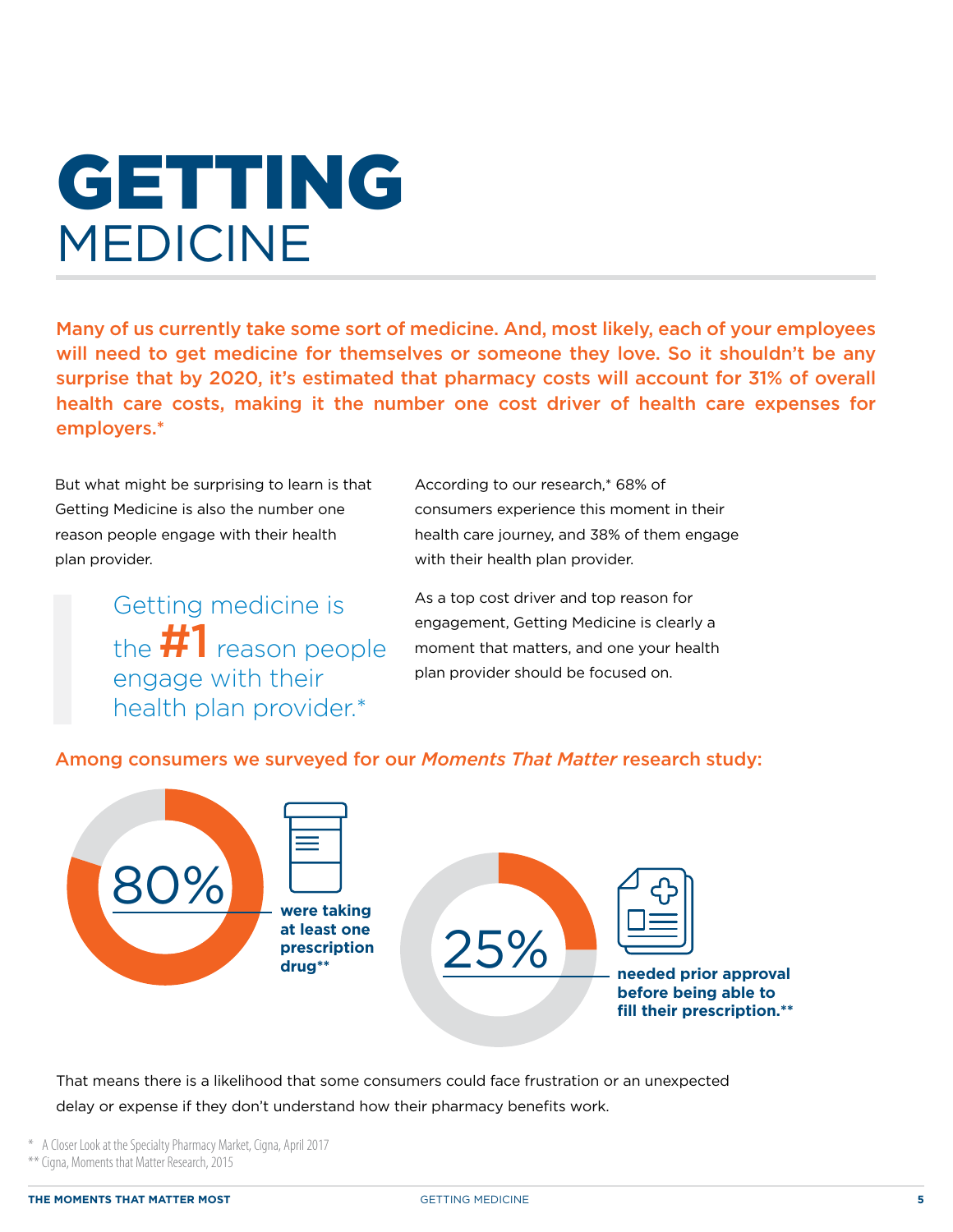### Our *Moments that Matters* research identified what customers want and need during this moment that matters.

- **›** Help me reduce my cost
- **›** Help me ensure I have coverage
- **›** Make it easy to order and receive my medication
- **›** Be responsive to my needs when I have an issue

Being able to deliver on these wants and needs quickly – anytime, anywhere from mobile devices – has become even more important to consumers. According to an article by Bain & Company *(Digital Customer Experience, November 16, 2016)*, consumers are increasingly gauging their satisfaction with companies based on how long it takes for them to get what they need. The Bain article suggests offering digital customer service delivered on mobile devices so it can be anywhere, anytime, quick, easy and simple.

> Consumers are increasingly gauging their satisfaction with companies based on how long it takes for them to get what they need.

#### Key Takeaway

During enrollment, health plan providers should help employees understand their pharmacy coverage. Once enrolled in the plan, health plan providers should provide support via mobile devices that allow consumers to compare drug costs anytime, anywhere – like when they are sitting in the prescriber's office. This allows employees to have conversations with their doctors and make more cost-effective decisions together. And always make sure employees have a quick and easy way to order their meds and connect with the health plan provider if they encounter an issue.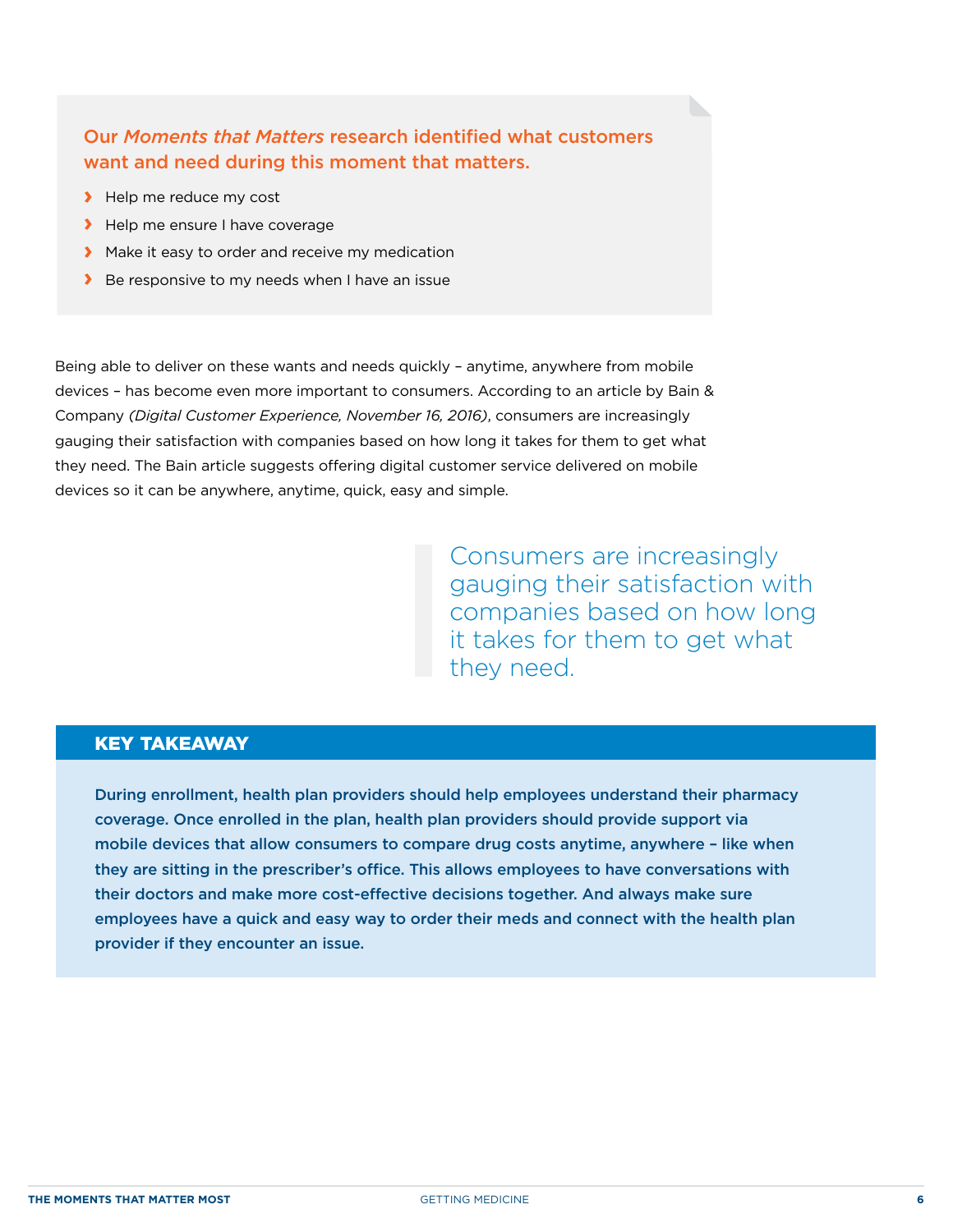# FINDING CARE

### Finding the right doctor, specialist or treatment facility can be stressful, especially when you or your loved ones are already not feeling well. There are a host of things to consider.

- **›** What specific care or condition do I need treatment for?
- **›** What are their credentials?
- **›** Are there reviews by other patients?
- **›** Which is most convenient for me to visit?

Our *Moments That Matter* research shows that Finding Care is a critical moment that matters to employees. And for those who experience the moment, 73% engage with their health plan provider.



73% **engage with their health plan provider during the Finding Care moment.\*** 

During the Find a Care moment, customers want and expect quick and easy access to relevant information that's personalized to their needs – and specific to their plan.

- **›** Is the care provider in my health plan network?
- **›** What will my treatment cost?
- **›** What portion will I be responsible for paying?

A recent study (*2017 Consumer Health Survey*) by Oliver Wyman in collaboration with FORTUNE Knowledge Group points to the importance of personalization when it comes to serving the needs of

Customers want and expect quick and easy access to relevant information that's personalized to their needs – and specific to their plan.

today's health plan consumers. The study cites the complexity of the consumer market, and the need for providers to adopt multifaceted, highly personalized consumer engagement strategies to simplify the experience.

#### Key Takeaway

When finding care, consumers need quick and easy access to relevant information that is personalized to their needs – and their plan. Health plan providers should be providing this information in both live and digital service channels to ensure employees can get it whenever and wherever they need it.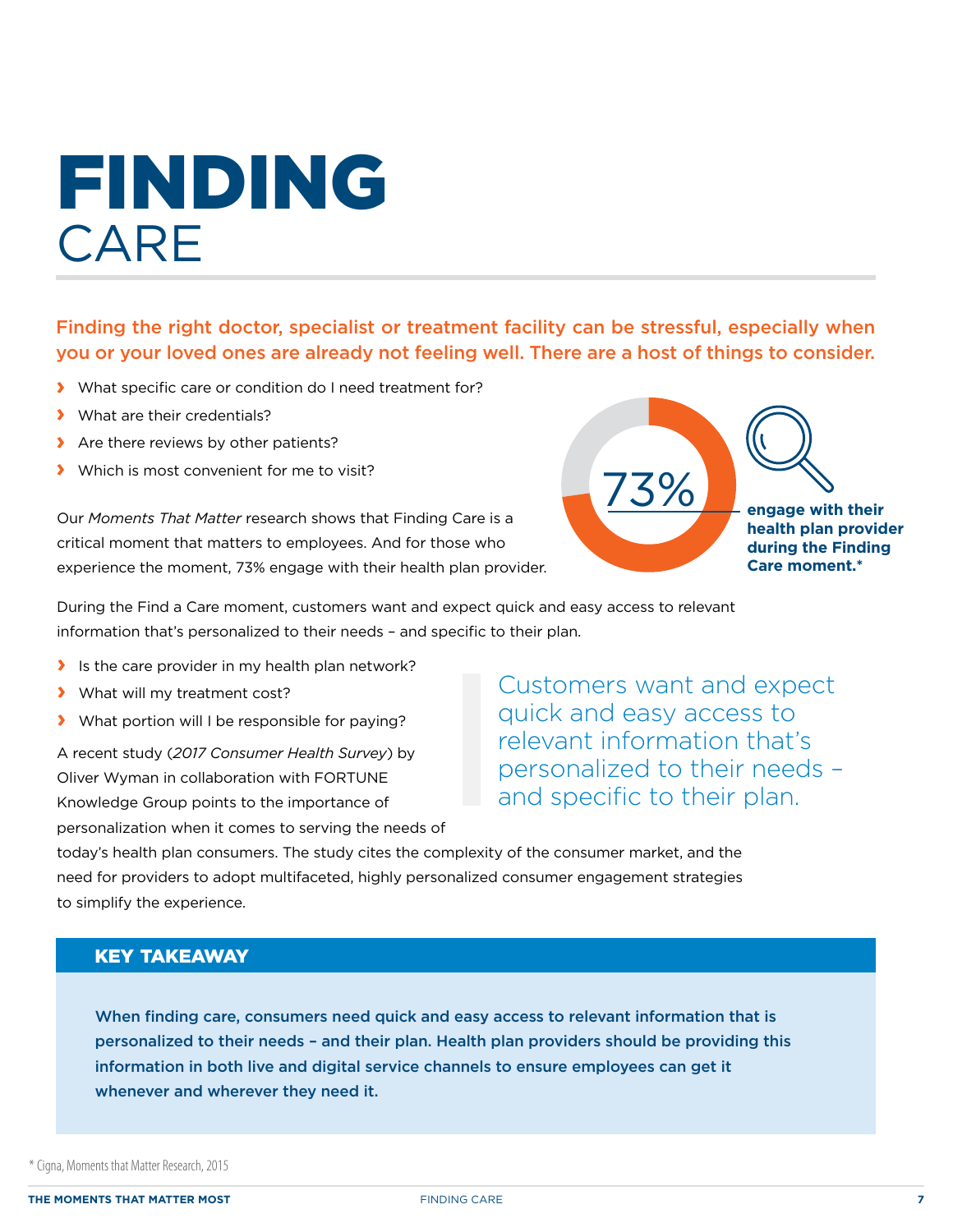# AVOIDING **SURPRISES**

Customers could receive costly and unexpected health expenses for many reasons including lack of familiarity with their benefits, denied claims and unintentional utilization of out-of-network medical and/or emergency services.

Customers may get frustrated and lose their trust in the health plan provider when caught off guard with surprise and excessive bills, especially when they believe the expenses should have been covered.

According to our *Moments That Matter* research, over one in four health care consumers have received a surprise bill from a health care provider, and many contact their health plan provider about it –making it one of the top drivers of consumer engagement.

Over  $1/4$  of health care consumers have received a surprise bill.\*

But you'd probably agree that this is not the type of consumer engagement we really want.

According to our *Moments that Matter* research, receiving a surprise bill can be the result of events occurring in other moments in the customer journey, such as Starting Off, Getting Medicine and Finding Care.

Receiving a surprise bill can be the result of events occurring in other moments in the customer journey,

### Health plan providers can help consumers avoid this frustrating moment by:

- **›** Educating them at the beginning of the plan year
- **›** Anticipating the customers' ongoing needs
- **›** Connecting with them quickly as needs arise
- **›** Delivering guidance and assistance when they need care or medicine
- **›** Being available to answer questions anytime, anywhere online or offline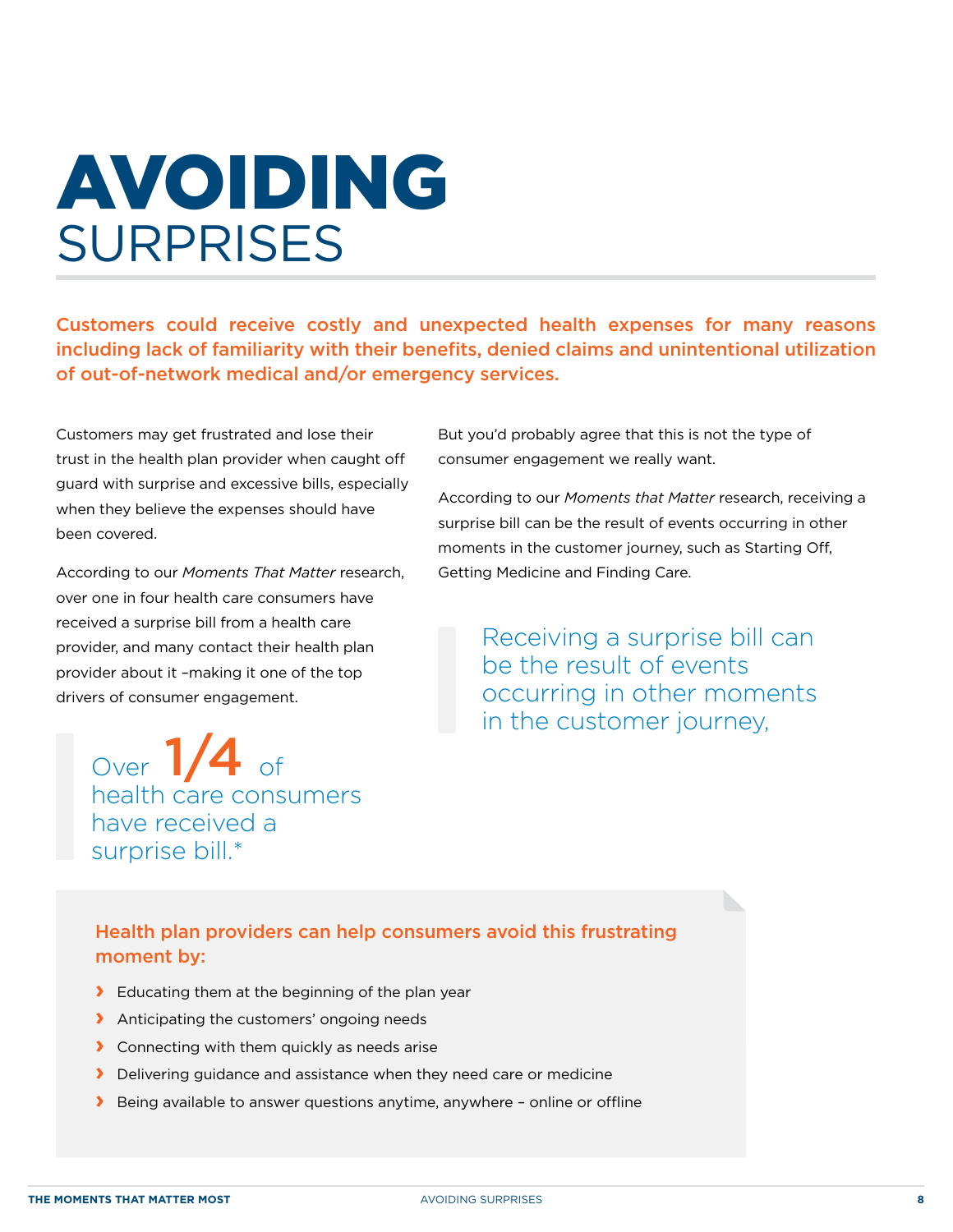Doing so can improve the overall experience and help prevent surprise bills. More and more consumers own smartphones and mobile apps – that travel with them – providing a convenient way to deliver this support.

But a report by Deloitte Monitor, Insurers Get a Digital Health Check, 2016, cautions that only one-third (32%) of health plan customers know their provider offers a mobile app. Improving customer awareness and adoption of apps could put much needed education and support in the hands of consumers.



Only one-third (32%) of health plan customers know their provider offers a mobile app.

#### Key Takeaway

Ask your health plan provider what support they offer to help educate and guide customers throughout their health care journey. Ideally, support should be available 24/7 and through digital mobile devices to ensure customers have access whenever and wherever they need it. Find out if support is available through a mobile app, and ask what the health plan provider is doing to promote those apps to customers.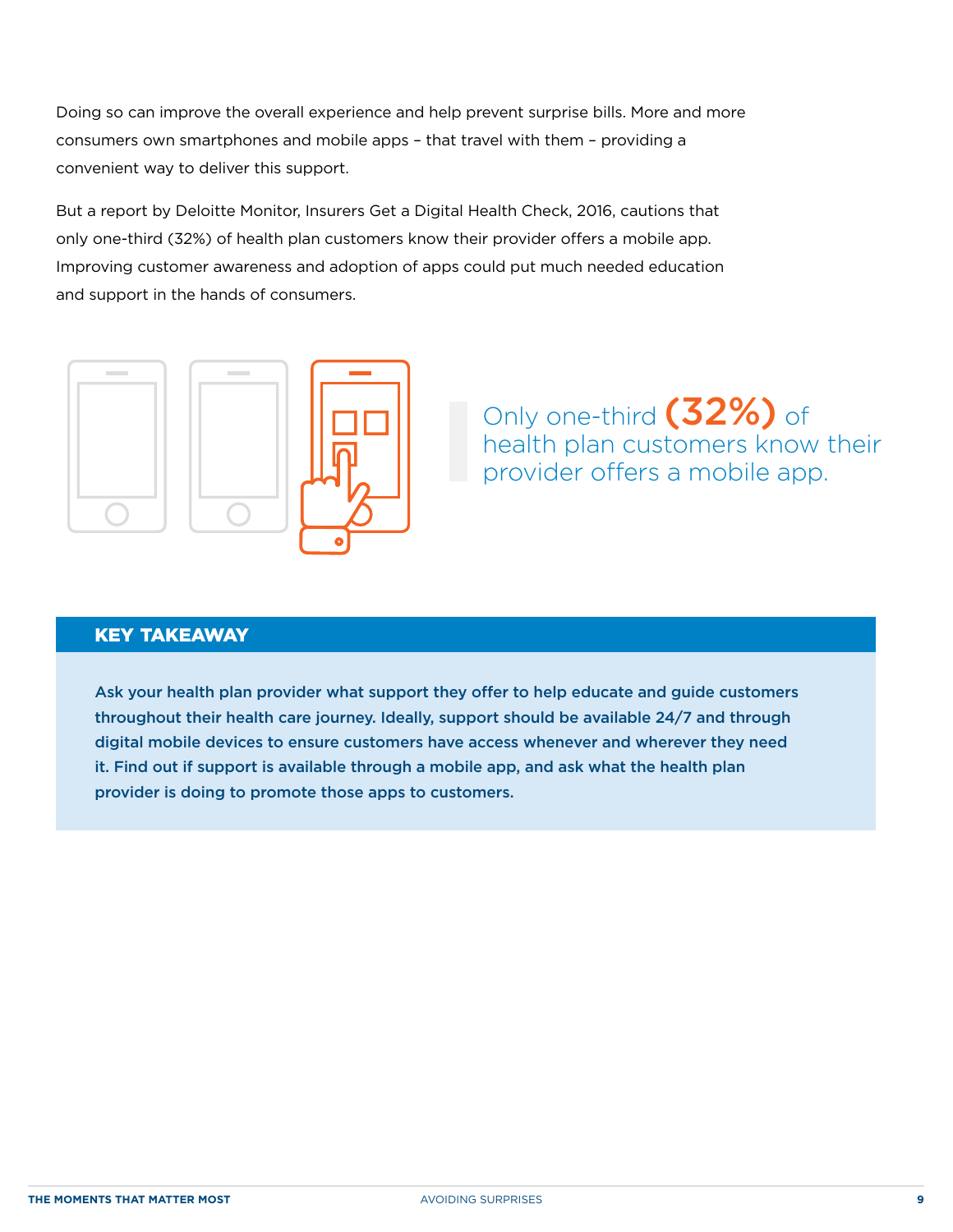# EARNING INCENTIVES

# Companies have great interest in keeping workers healthy, productive and satisfied while cutting health care and insurance costs.

Many plan sponsors and health plans are using incentives – such as cash, gift cards, coaching and gym membership reimbursement – to encourage employees to change their behavior and improve their health. According to the National Business Group on Health, almost three-quarters of employers offered financial incentives in 2016.

Almost  $3/4$  of employers offered financial incentives in 2016.\*

Incentives drive engagement and healthy living behavior for those who need it most. People who are not intrinsically motivated to participate in their health or fitness are motivated to engage by incentives offered by their employer.

Our *Moments That Matter* research found that Earning Incentives was among the top moments that matter most to customers – with 33% saying

Conversely, the research found that 68% of consumers never really think of their health plan provider in terms of being a resource for healthy living support.

they engage with their health plan provider about incentives. Earning Incentives was among the top moments that matter most to customers.

68% of consumers never really think of their health plan provider in terms of being a resource for healthy living support.

### Our research found consumers would be most likely to engage in healthy living programs when the experience was:

- **›** Easy to understand
- **›** Easy to participate
- **›** Easy to get incentives
- **›** Sufficiently motivating

\*National Business Group on Health, Website Topics: Engagement Incentives, accessed August 1, 2017.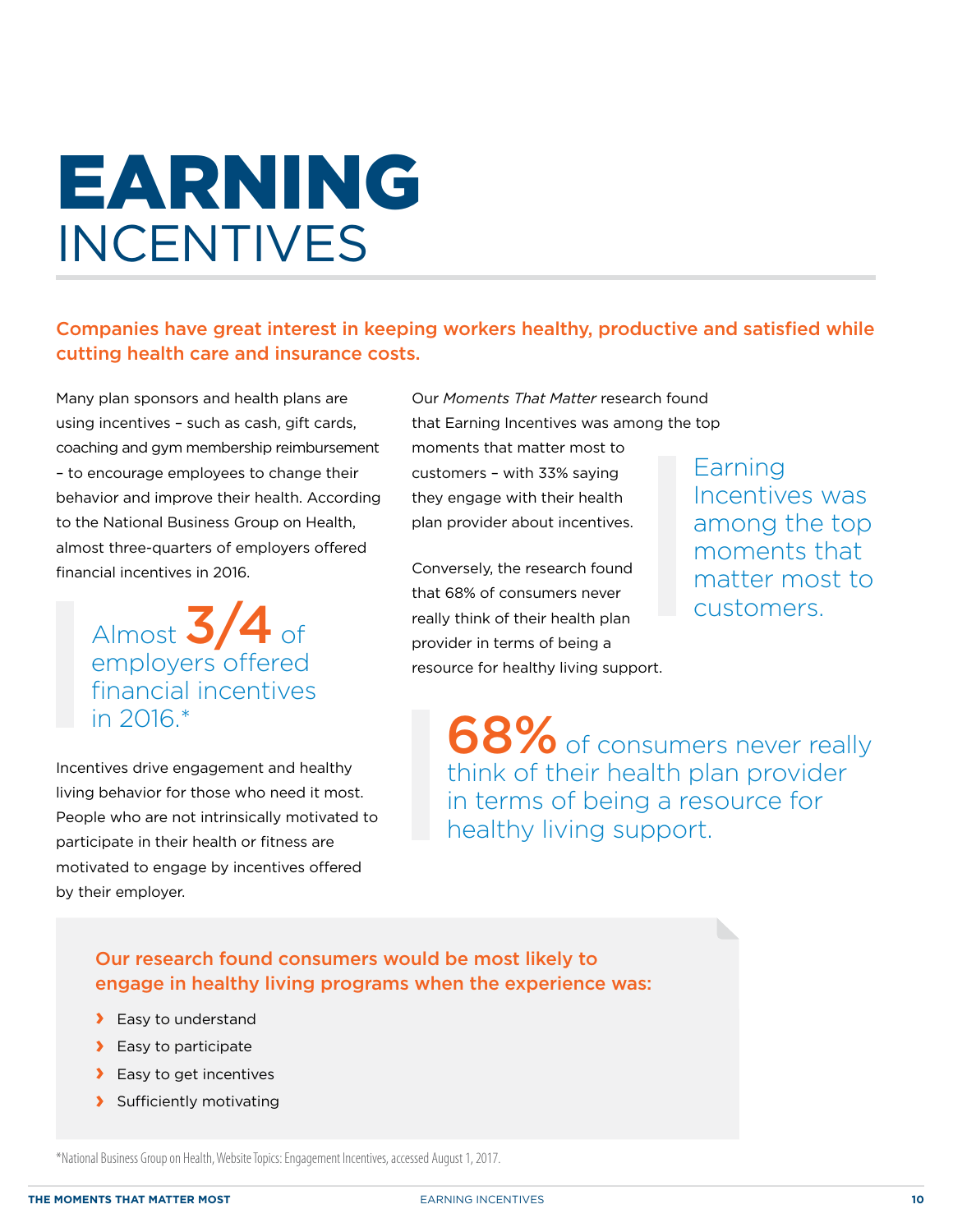By linking incentives to healthy living – and continuously promoting those programs to customers – health plan providers can encourage behaviors that help improve health and health spending. And they help customers feel they're getting more value from their health plan.

Results of a 2016 study (MotivateMe® Incentive Program Study\*) by Cigna provided evidence that incentive programs can lead to better health engagement, clinical outcomes and cost savings. According to the study, the company distributed more than \$154 million in health improvement related incentives to customers who completed nearly 2.8 million health goals. With the introduction of proactive healthy living incentive messaging alerts through its mobile app, the company is taking another step to drive healthy living habits and cost savings.



Incentive programs help drive **better health** engagement, clinical outcomes and **cost savings**.

### Key Takeaway

Incentives can be a powerful motivation to get employees to engage in healthy living – but not if employees don't know the programs exist, or how to participate. To optimize engagement, make sure your health plan provider is proactively using customer service agents and digital outreach (apps, websites, emails) to remind employees about the plan and make it easy and motivating for them to engage.

*\* Cigna MotivateMe Incentive Program Study, 2016.* Results based on Book of Business analysis of customers enrolled in Cigna plans with MotivateMe program during 1/1/2016 to 12/31/2016.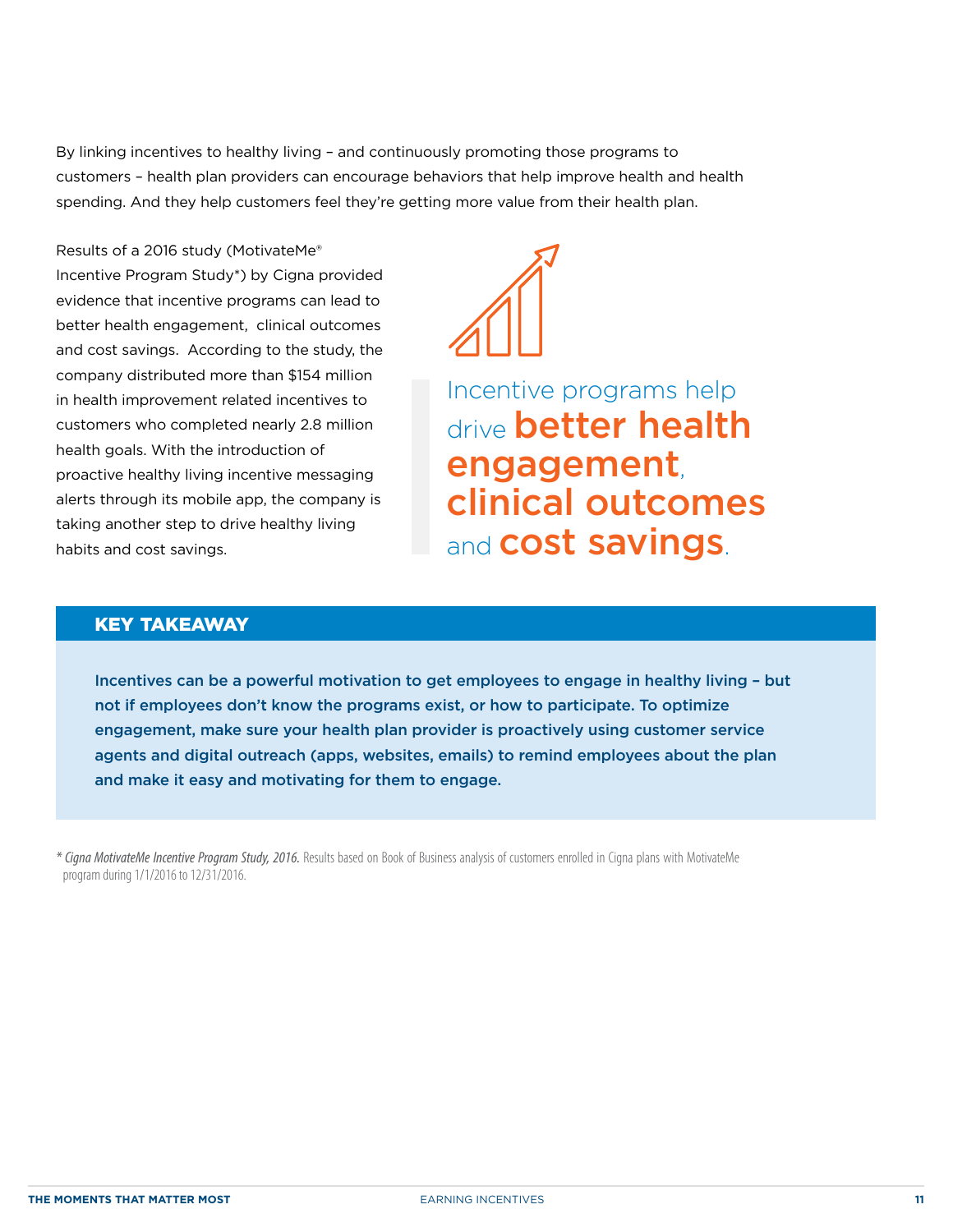#### **SOURCES**

*American Journal of Health-System Pharmacy, National trends in prescription drug expenditures and projections for 2017, May 2017* 

*Cigna, A Closer Look at the Specialty Pharmacy Market, April 2017* 

*Cigna, Moments that Matter Research, 2015*

*Cigna, Onboarding & Welcome Kit pilot results, March 2015*

*Cigna, Future Service Design Research Snapshot, May 2016* 

*Cigna, MotivateMe Incentive Study, 2016* 

*Bain & Company, Digital Customer Experience, November 09, 2016*

*Deloitte Monitor, Insurers Get a Digital Health Check Report, 2016 Corporate Insight, Digital Health Experience Series.* 

*McKinsey & Company Healthcare Systems and Services Practice, Great customer experience: A win-win for consumers and health insurers, April 2016. [http://healthcare.mckinsey.com/great](http://healthcare.mckinsey.com/great-customer-experience-win-win-consumers-and-health-insurers)[customer-experience-win-win-consumers-and](http://healthcare.mckinsey.com/great-customer-experience-win-win-consumers-and-health-insurers)[health-insurers](http://healthcare.mckinsey.com/great-customer-experience-win-win-consumers-and-health-insurers)*

*National Business Group on Health, Website Topics: Engagement Incentives, accessed August 1, 2017.* 

*Oliver Wyman, 2017 Consumer Health Survey, in collaboration with FORTUNE Knowledge Group*